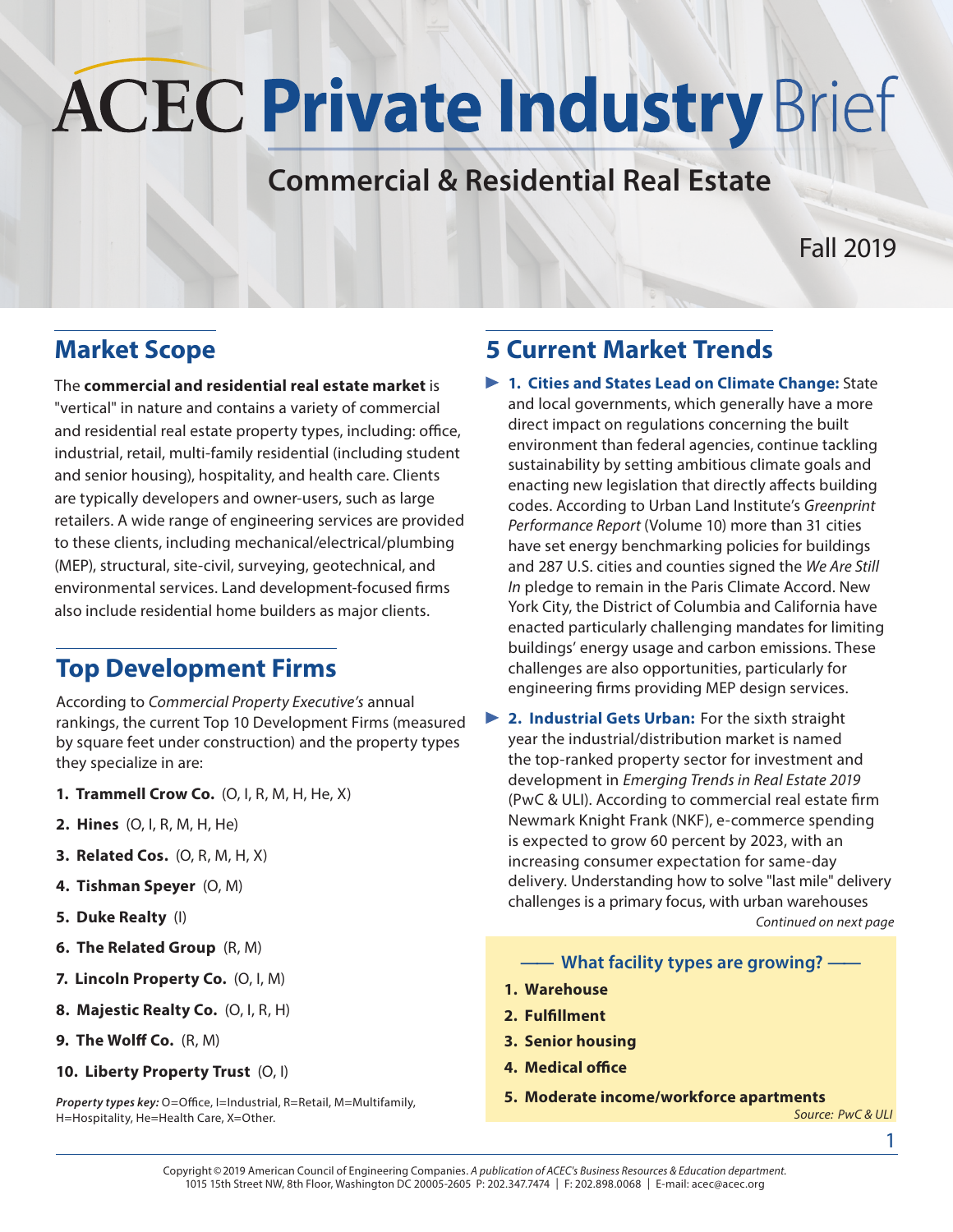## **Current Market Trends,** *continued*

as one solution. NKF estimates the average distributor spends 50 percent of overhead on transportation and only 4 percent on real estate, so there may be room for a shift to more expensive, close-in facilities. In September 2019, developers of the first multi-story warehouse in the U.S. (in Seattle, built as a speculative project) announced the two tenants to occupy the facility, Amazon and Home Depot Inc.

- **3. Opportunity Zone Anticipation:** The opportunity zones program is the first new, national community investment program in 15 years. It gives investors the flexibility to develop and redevelop a variety of commercial and residential project types, from muchneeded workforce housing to metro-located brownfield sites. Incentives give investors significant tax breaks in exchange for investments in census tracts designated by each state's governor. There are 9,000 communities designated as Qualified Opportunity Zones, including many in transit-oriented, urban locations. Commercial real estate firms have begun creating funds and targeting opportunity zones. For engineering firms, connecting with state and local organizations working to attract development—and exploring with clients potential sites—are good moves to pre-position for future work.
- **4. Retail Re-imagined:** Although e-commerce is booming, most sales still take place in brick-and-mortar stores. However, these stores are changing, with a focus on designing smaller spaces that highlight consumers' experiences. The U.S. has long supported retail-spaceper-capita levels that are multiples of what exist in other developed countries, and experts see this pullback as a recalibration (see chart below). At the same time, traditional malls and other retail centers are re-purposing vacant spaces to focus on services and entertainment, including urgent-care medical facilities, health and fitness providers, and restaurants.
- ▶ 5. Growth in '18-hour' Cities: Real estate investors have long touted the benefits and stability of developing projects in 24-hour cities; but the new buzz is about "18 hour cities." Generally seen as having similar attributes of a 24-hour city—without the density or round-the-clock vibrancy—18-hour cities have urban amenities, access to mass transit, and walkable neighborhoods. What is largely attracting residents, including aging Millennials, is a lower cost of living. *Emerging Trends in Real Estate 2019* (PwC & ULI) notes that 17 in the top 20 of its growing real estate markets fall into this 18-hour category, with growth expected to continue, "The projected average annual population growth over the next five years in the 17 markets is 1.3 percent compared with 0.7 percent for the United States as a whole."



#### **10 Markets with the Largest Decreases in Retail Square Footage, 2007-2018**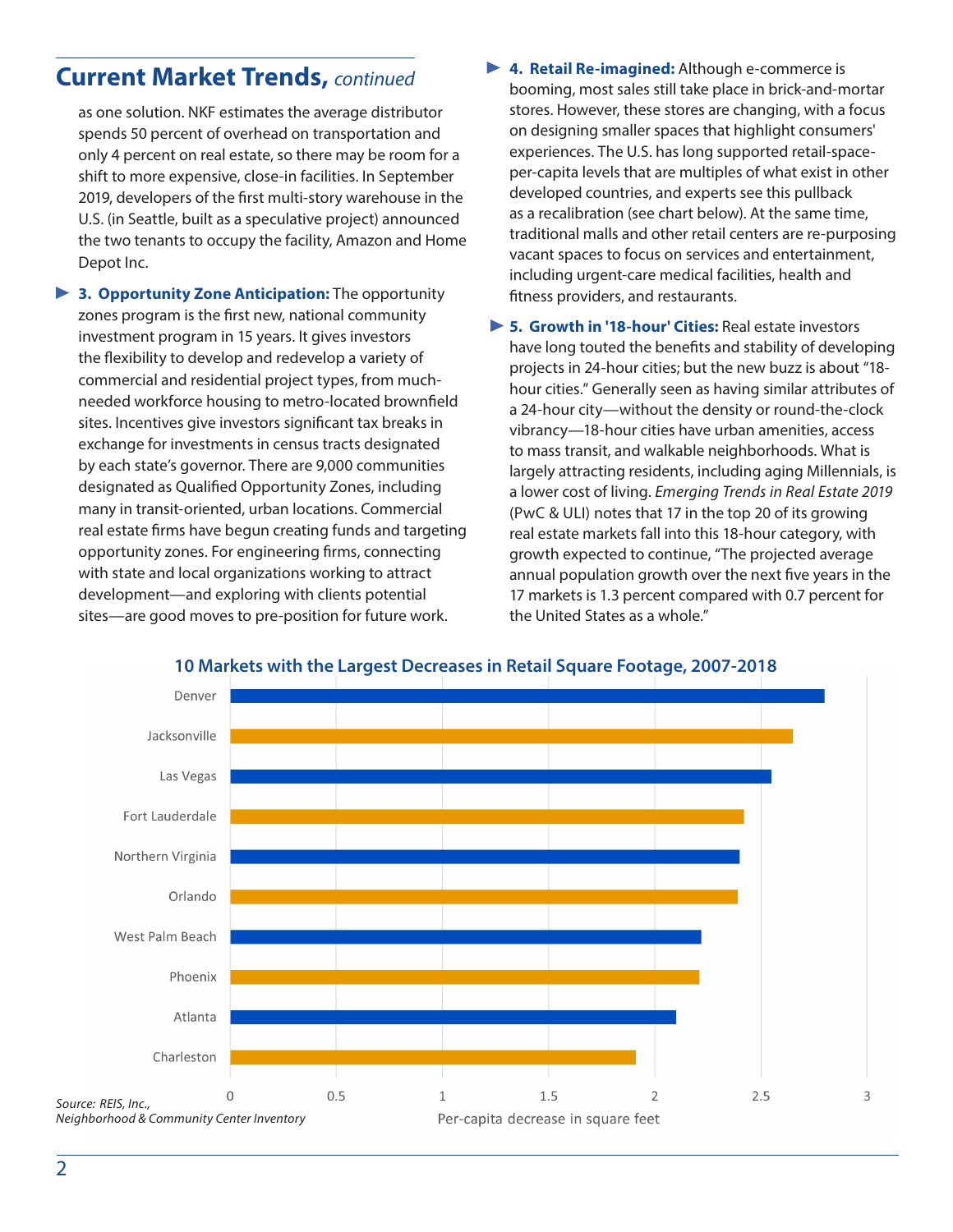## **Government Affairs Action**

**Energy Tax Incentives:** ACEC is advocating for extensions of the Section 179D energy-efficient commercial buildings tax deduction, an incentive for the installation of energy-efficient lighting, HVAC and building envelopes, and the Section 45 production tax credit (PTC) for renewable energy. These energy tax provisions, along with a number of other tax measures, expired in December 2017 and were one of the key advocacy issues during the 2019 ACEC Annual Convention and fly-in. In addition, ACEC submitted comments in support of extending Section 179D and Section 45 to the Senate Finance Committee. The Council and industry allies are urging Congress to include the tax extenders in an expected year-end budget bill.

**CWA Section 401 Clarification:** ACEC supports a proposed rule that would provide discipline to states authorized to certify that projects comply with Clean Water Act (CWA) Section 401. Projects such as natural gas pipelines have been economically threatened by delays, resulting in utility restrictions on residential and commercial developments. The proposed rule would reduce time delays and limit the scope of state reviews on certifications. Included in Section 401 of the CWA are requirements concerning effluent limitations and standards for performance for new and existing discharge sources, water quality standards and implementation plans, and toxic pretreatment effluent standards. The CWA provides up to one year for states to certify projects, however some states have abused their authority with time delays and requirements beyond the scope of the CWA.

#### *Additional ACEC Advocacy Efforts Related to the Commercial & Residential Real Estate Market***:**

**√ WOTUS Redefinition:** ACEC is advocating for the repeal (which was announced by the U.S. Environmental Protection Agency and Dept. of the Army on September 12, 2019) and subsequent revision of the 2015 "Waters of the United States" (WOTUS) definition, which expanded what was considered a wetland and would have caused needless complications in permitting processes.

**√ Permitting Improvements:** ACEC supports the White House Council on Environmental Quality's proposed rulemaking that proposes efficient, well-informed and timely federal decision making.

**√ More Funding for Superfund & Brownfield Redevelopment:** ACEC supports stable funding so properties can be restored for productive commercial development.

**√ Support for the NFIP:** Long-term reauthorization and reform of the National Flood Insurance Program (NFIP), including expansion of private-market protections, is important since flooding is the most impactful natural disaster type in the United States.

### **Business Development Insight** *Mass Timber Market Growth Means New Opportunities and Challenges*

A combination of factors, including code changes, a growing carbon-consciousness, and an appreciation for the warmth of wood, are stacking up to make mass timber structures the mid-rise building of the future.

Mass timber refers to composite-wood systems that combine multiple pieces of wood into larger structural elements. The strength and applicability rivals concrete and steel, and in most structures mass timber is considered to have the same fire and safety risks as buildings made of more traditional materials. In December 2018, the International Code Council voted to loosen the International Building Code's restrictions on structural wood. These changes allow for buildings up to 18 stories in height, effective in 2021. Current U.S. building codes limit structural wood to six stories in commercial structures.

The world's tallest wood structure (at 18 stories) was completed this past March in Norway, and was constructed using the popular composite crosslaminated timber (CLT) material. CLT was developed in the early 1990s and uses lumber from smaller trees that are glued together in perpendicular layers to form large, mass timber panels. Fabrication of these panels is done in factory environments before being moved to job sites. The CLT process decreases wasted material compared to more traditional construction methods. The CLT process puts the focus on the preconstruction and planning phases. Most CLT projects are done under a design-build or similar arrangement and are completed 10-30 percent faster, according to sources.

Many are enthusiastic about mass timber due to its purported environmental benefits. Unlike steel, timber is renewable and wood acts as a "carbon sink" drawing carbon out of the atmosphere as trees grow. That carbon stays captured for many years within the wood project. Mass timber proponents estimate that wood buildings may produce less than one-quarter the carbon emissions of steel or concrete—although environmental advantages are highly dependent on forestry management practices and where the timber is sourced in relation to the building site. However, the U.S. supply chain is gaining in options for mass timber. In 2018, the first CLT plant in the Eastern U.S. opened in Alabama. According to Woodworks (June 2019 analysis), 221 mass timber buildings are under construction or have been completed in recent years in the U.S., and an additional 378 are in the design phase.